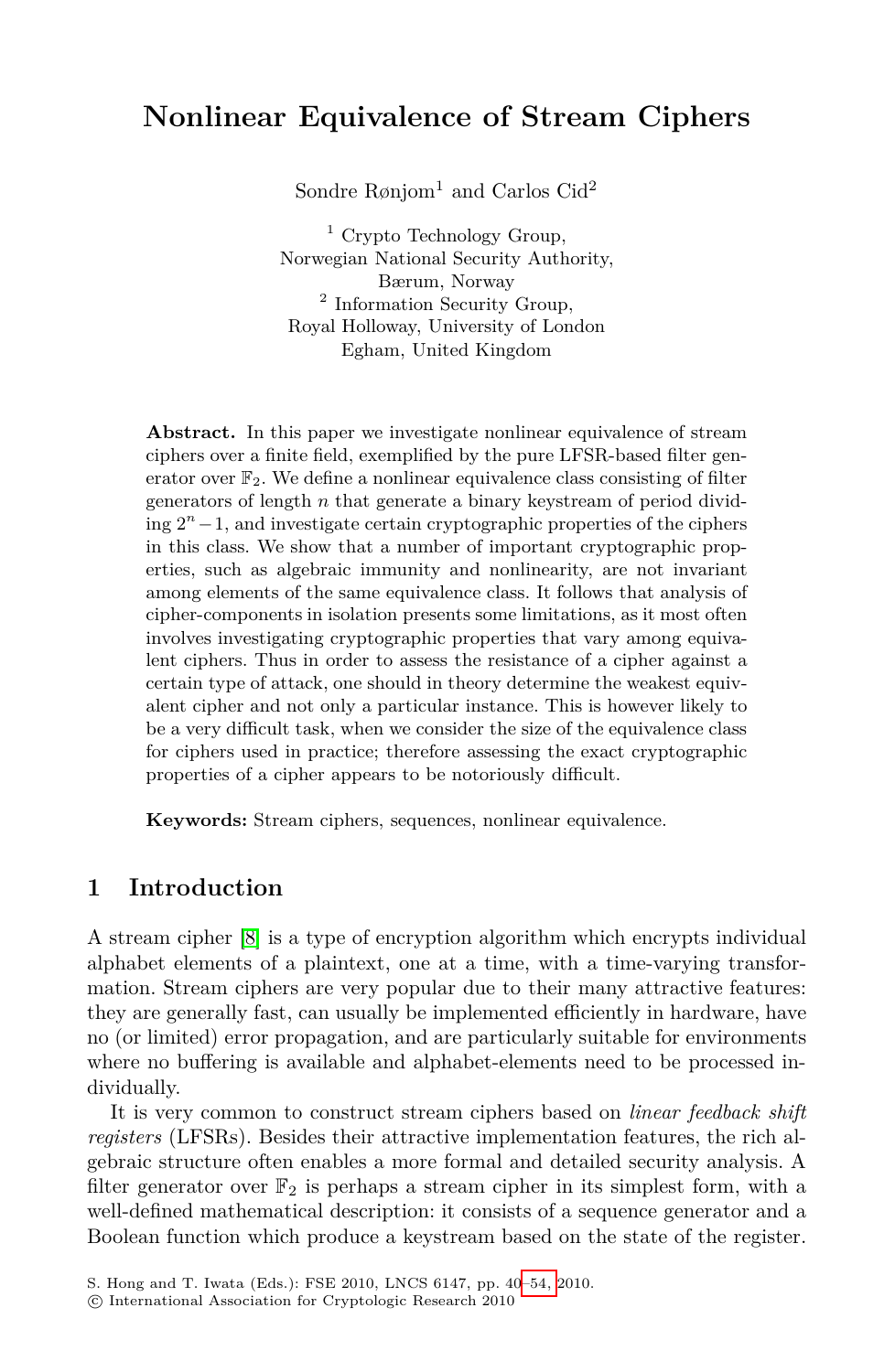The security of such a construction is highly reliant on both the properties of the sequence-generator, as well as the properties of the Boolean function.

Boolean functions play a very important role in stream cipher design and analysis (as well as in several other cryptographic primitives), and a significant amount of literature has been devoted to the study of cryptographic properties of Boolean functions. Cryptanalytic techniques that may exploit these properties include correlation attacks, algebraic attacks, inversion attacks, among others.

We note however that for several methods of analysis one often investigates the Boolean function in isolation from the associated sequence generator. For instance, the algebraic normal form of a Boolean function can be constructed and related properties such as algebraic immunity, algebraic degree, nonlinearity and correlation imm[unit](#page-13-0)y, can be computed to derive the cipher's security. On the other hand, other types of attacks take advantage of certain properties of the sequence generator. For instance, the Hamming weight of a feedback polynomial should not be low in order to resist correlation attacks; likewise, to resist inversion attacks, the positions of the cipher's LFSR which a Boolean function taps from, should satisfy additional requirements.

In this paper, we discuss and attempt to combine the analysis of both the generator and the corresponding Bo[ol](#page-12-0)ean function. Such an approach has for instance been taken by the authors of [10], enabling a very efficient attack on a class of stream ciphers by identifying certain characteristic structures which are not evident from isolated analysis of the cipher components. Our main focus point is to investigate (nonlinear) equivalence of LFSR-based stream ciphers using basic properties of Galois fields and certain isomorphisms between the corresponding multiplicative groups. This can be seen as a way of constructing *isomorphic* ciphers (examples of cipher representations and isomorphisms were provided in [1,9]; the subject was discussed in detail in [2]).

We show here that important cryptographic properties such as nonlinearity and algebraic immunity are variant with respect to such an equivalence. The focal point of this paper is therefore: since there are many ciphers generating the same keystream, any cryptographi[c](#page-2-0) property should be defined with respect to the weakest equivalent cipher. However, without some type of provable construction, it seems difficult to assess the exact security of a filter generator for practical sizes, since the class of equivalent ciphers is very large in practice. For instance, there are about  $2^{121}$  nonlinearly equivalent filter generators with an LFSR of length 128 over  $\mathbb{F}_2$  generating a keystream of period  $2^{128} - 1$ . We note however that we are not concerned here with affine equivalences, as such equivalences are not particularly revealing in general.

This paper is organized as follows. In section 2 we present some basic definitions and define the notation used in the paper. In section 3, the basic principle of equivalence and change of basis is introduced, and in section 4 we introduce an equivalence class of filter generators with respect to a periodic sequence. In section 5 we explain how to determine equivalences realised as nonlinear polynomial functions, and in section 6 we reflect on some consequences for the design and cryptanalysis of LFSR-based stream ciphers.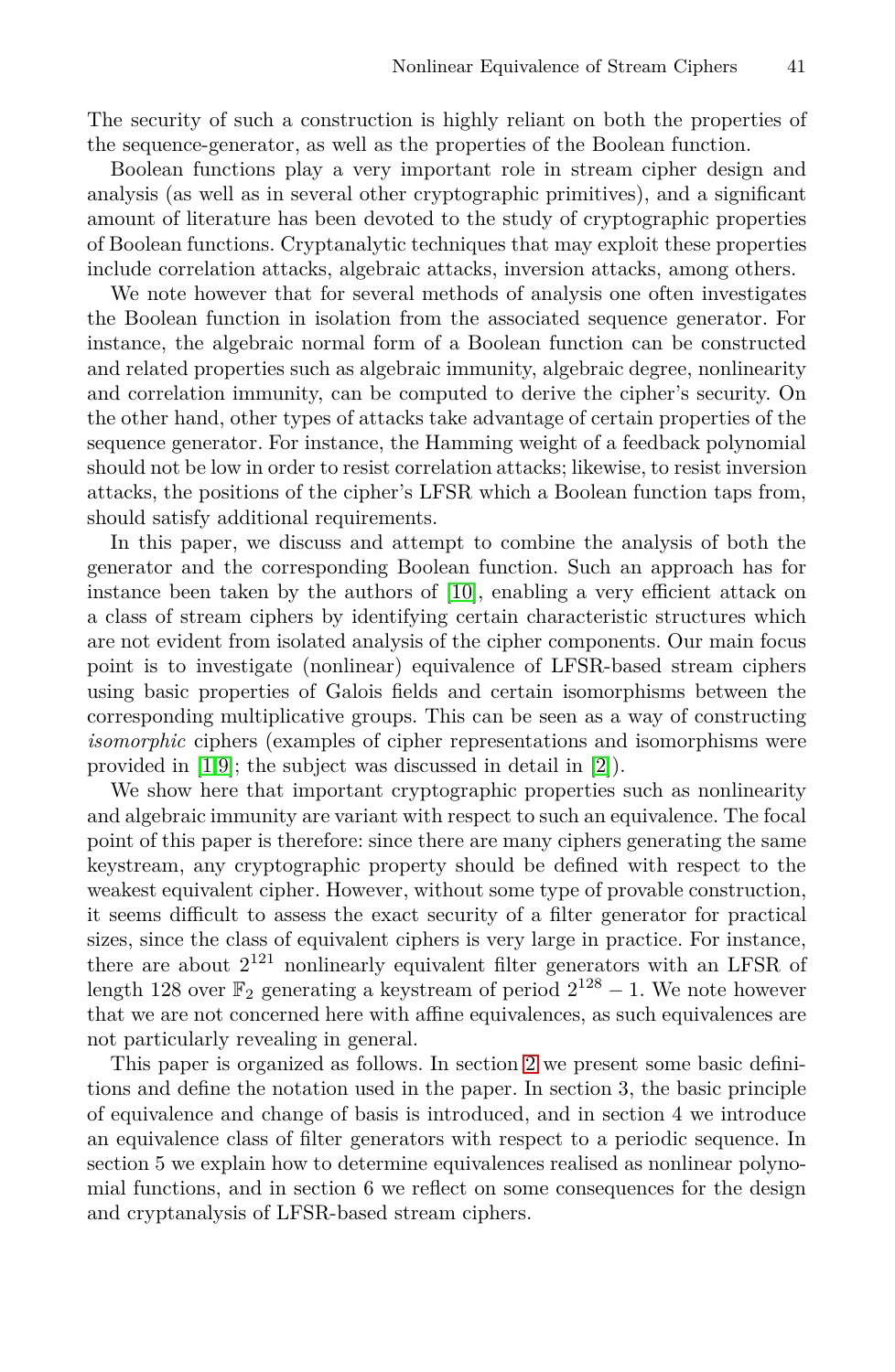## <span id="page-2-0"></span>**2 Preliminaries**

In this section we provide some definitions which are essential in our analysis; see [6] and [5] for a more detailed discussion of sequences over finite fields.

Let *p* be a prime,  $q = p^n$ , and let  $\mathbb{F}_q$  denote the finite field with *q* elements. The *order* of an element  $\alpha \in \mathbb{F}_q$  is the smallest positive integer *k* such that  $\alpha^k = 1$ , denoted by  $\text{ord}(\alpha)$ . An element  $\alpha$  with order  $q-1$  is called a *primitive element* and its minimal polynomial  $g_{\alpha}(x) \in \mathbb{F}_p[x]$  is called a *primitive polynomial*. The primitive elements are exactly the generators of  $\mathbb{F}_q^*$ , the multiplicative group consisting of the non-zero elements of  $\mathbb{F}_q$ .

If  $\alpha$  is a primitive element of  $\mathbb{F}_q$  and  $gcd(k, q - 1) = 1$ , then any element  $\alpha^k$  is also primitive. In particular, the conjugates  $\alpha^{p^i}$  of  $\alpha$  are all primitive and form the roots of the primitive polynomial  $g_{\alpha}(x) = \sum_{i=0}^{n-1} (x - \alpha^{p^i})$  of degree *n* over  $\mathbb{F}_p[x]$ . It follows that there are  $\phi(q-1)$  primitive elements of  $\mathbb{F}_q$ , where  $\phi$  denotes Euler's totient function, and that the number of primitive polynomials over  $\mathbb{F}_p$ of degree *n* is given by  $\phi(q-1)/n$ .

If *k* divides *n*, then  $p^k - 1$  divides  $q - 1 = p^n - 1$ , and it follows that there is an element  $\beta \in \mathbb{F}_q$  with order  $p^k - 1$ . Furthermore,  $\beta$  is a primitive element of  $\mathbb{F}_p(\beta) \simeq \mathbb{F}_{p^k} \subseteq \mathbb{F}_p(\alpha) \simeq \mathbb{F}_q.$ 

The *absolute trace* of an element  $\beta \in \mathbb{F}_{p^k} \subseteq \mathbb{F}_q$  is given by

$$
\operatorname{Tr}_1^k(\beta) = \sum_{i=0}^{k-1} \beta^{p^i},
$$

where  $\text{Tr}_1^k(x)$  denotes the trace function from  $\mathbb{F}_{p^k}$  to  $\mathbb{F}_p$ . We write  $\text{Tr}(x) = \text{Tr}_1^n(x)$ when there is no room for confusion. If  $\alpha \in \mathbb{F}_q$  is a primitive element, then  $\{1, \alpha, \ldots, \alpha^{n-1}\}\$ is a basis of  $\mathbb{F}_q$  (when considered as a vector space over  $\mathbb{F}_p$ ).

Let **s** denote a periodic sequence over  $\mathbb{F}_p$  with period *e* dividing *q*−1, viewed as a vector of length *q*−1, and let  $m(x) = \sum_{i=0}^{k} c_i x^i \in \mathbb{F}_p[x]$  be a monic polynomial of degree *k*. We say that the sequence **s** satisfies the linear recurrence defined by  $m(x)$  if  $m(x)$  if

$$
c_0a_t + c_1a_{t+1} + \ldots + c_{k-1}a_{t+k-1} + a_{t+k} = 0,
$$

for all  $t > 0$ . The *minimal polynomial* of **s** is the polynomial of least degree whose linear recurrence is satisfied by **s**.

We say that a sequence **s** is *irreducible* if its minimal polynomial is irreducible over  $\mathbb{F}_p$ . A sequence **s** is *generated* by a polynomial  $g(x) \in \mathbb{F}_p[x]$ , if the minimal polynomial  $m_s(x)$  of **s** divides  $g(x)$ . Denote by  $\Omega(g(x))$  the vector space spanned by the sequences generated by  $g(x)$ . If  $g(x)$  is primitive, then  $\Omega(g)$  contains *q* − 1 cyclically equivalent sequences (in addition to the zero-sequence), and every non-zero sequence in  $\Omega(g)$  has maximal period  $q-1$ . Such sequences are called *maximal sequences* (or *m-sequences*).

Let **s** be an m-sequence over  $\mathbb{F}_p$  with minimal polynomial  $m_s(x)$  of degree *n*, and  $\alpha \in \mathbb{F}_q$  be a root of  $m_s(x)$  (and thus  $m_s(x) = g_\alpha(x)$ ). Then **s** may be written over  $\mathbb{F}_q$  in terms of the roots of  $m_s(x)$  as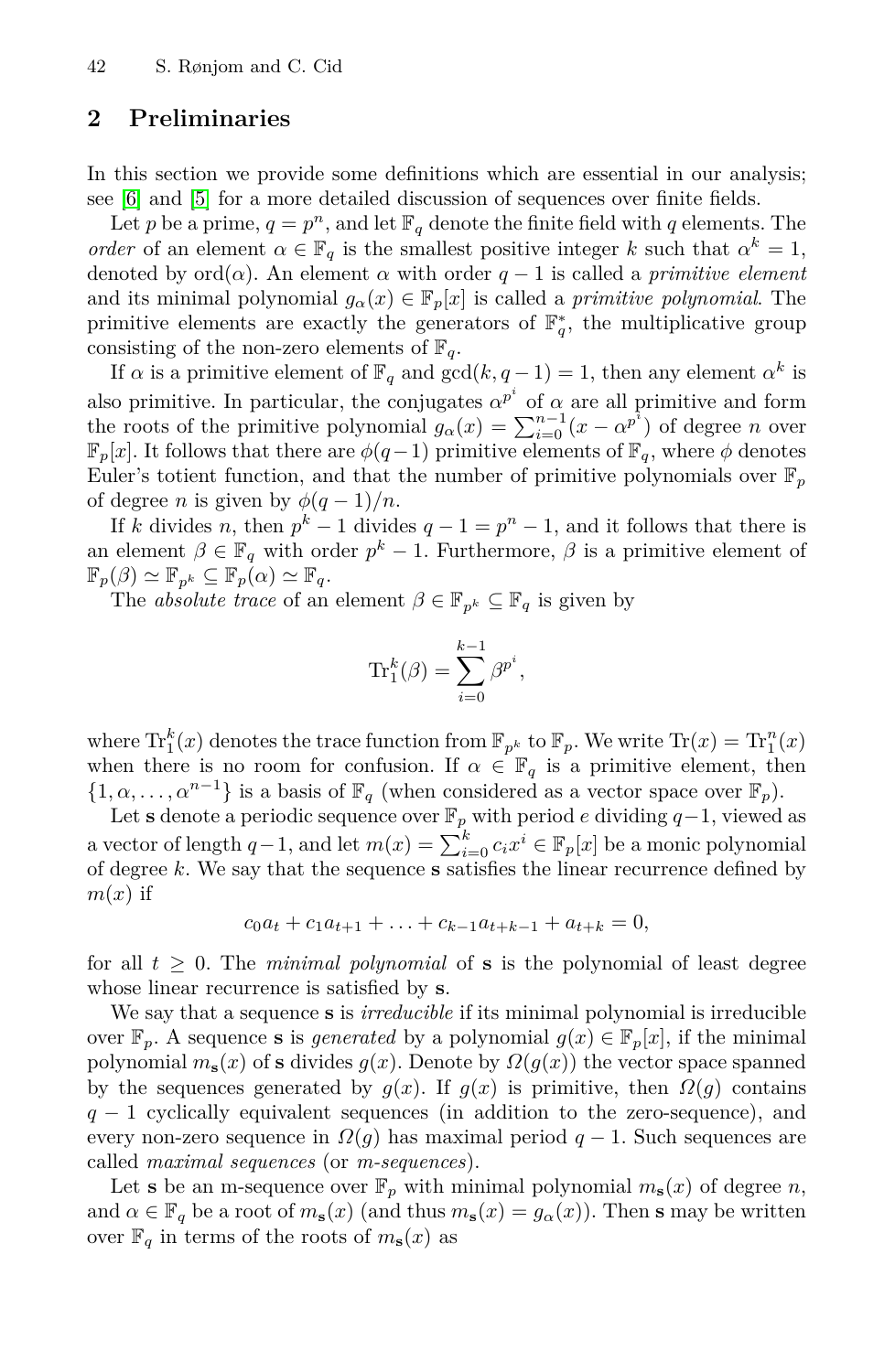$$
s_t = \text{Tr}(X\alpha^t) = \sum_{i=0}^{n-1} (X\alpha^t)^{p^i}, \quad t = 0, 1, 2, \dots,
$$

where  $X \in \mathbb{F}_q^*$ . Furthermore, the  $q-1$  nonzero choices of  $X \in \mathbb{F}_q^*$  result in the  $q-1$  distinct shifts of the same m-sequence **s**.

In the remaining of this paper, we will consider sequences defined over the field  $\mathbb{F}_2$ , that is,  $p = 2$  and  $q = 2^n$ . It should be noted however that the analysis provided here can be extended trivially to sequences and filter generators over any prime extension  $\mathbb{F}_{p^n}$ .

Let  $R = \mathbb{F}_2[x_0, x_1, \ldots, x_{n-1}]$  and *J* be the ideal of *R* generated by the set  $\{x_i^2 + \ldots + x_{n-1}\}$  $x_i\}_{0 \leq i \leq n}$ . Any Boolean function  $f : \mathbb{F}_2^n \to \mathbb{F}_2$  can be realised as a polynomial function  $f(x_0, ..., x_{n-1}) \in R/J$ . The algebraic degree of the Boolean function *f* is the highest degree of a monomial in *f*.

A pure filter generator over  $\mathbb{F}_2$  consists of a LFSR-based sequence generator and a nonlinear Boolean function. Moreover, if we let **s** denote an m-sequence over  $\mathbb{F}_2$  and  $f \in R/J$  a nonlinear function, then a nonlinearly filtered sequence **a** may be generated by

$$
a_t = f(s_t, s_{t+1}, \dots, s_{t+n-1}), \ t = 0, 1, 2, \dots,
$$

for some initial state  $(s_0, s_1, \ldots, s_{n-1})$  of the LFSR generating **s**. It is well known that a filter generator with an LFSR of period *e*, can generate any sequence of period *l* dividing *e* for appropriate choices of filter function *f*.

### **3 Equivalent Sequence Generators**

Our main motivation results from the following observation: an m-sequence **s** of period  $q - 1 = 2^n - 1$  may in general be written in terms of the roots of *any* primitive polynomial of degree *n* in  $\mathbb{F}_2[x]$ .

Indeed, let  $\beta = \alpha^k$  be a primitive element of  $\mathbb{F}_2(\alpha) \simeq \mathbb{F}_q$ . Then  $gcd(k, q-1) =$ 1, and the *k*-power exponentiation is an automorphism of the multiplicative group  $\mathbb{F}_q^*$ . Furthermore, this automorphism induces the mapping  $x^k : \mathbb{F}_2(\alpha) \to$  $\mathbb{F}_2(\beta)$ , with inver[se](#page-3-0)  $x^r$ , where *r* is the multiplicative inverse of *k* modulo  $q-1$ .

Let  $\mathbf{s} \in \Omega(g_{\alpha}(x))$  be an m-sequence generated by

<span id="page-3-0"></span>
$$
s_t = \text{Tr}(X\alpha^t),\tag{1}
$$

and  $\beta = \alpha^k \in \mathbb{F}_2(\alpha)$ , where  $\text{ord}(\beta) = q - 1$ , and let  $r \cdot k \equiv 1 \pmod{q - 1}$ . Then we may rewrite (1) in terms of the primitive element  $\beta$  as

$$
s_t = \text{Tr}(X\alpha^t) = \text{Tr}((Y\beta^t)^r),\tag{2}
$$

<span id="page-3-1"></span>where  $Y \in \mathbb{F}_2(\beta)$  and  $Y^r = X$  is an elementary change of basis. Equation (2) shows how an m-sequence  $\mathbf{s} \in \Omega(g_{\alpha})$  may be represented (nonlinearly) in terms of the roots of the minimal polynomial of another m-sequence  $\mathbf{b} \in \Omega(g_{\beta})$ . In particular, the output of the LFSR satisfying the linear recursion defined by  $g_{\alpha}(x)$  may also be generated by a nonlinear filter generator using an LFSR satisfying the linear recursion defined by  $g_{\beta}(x)$ , as illustrated in the following example.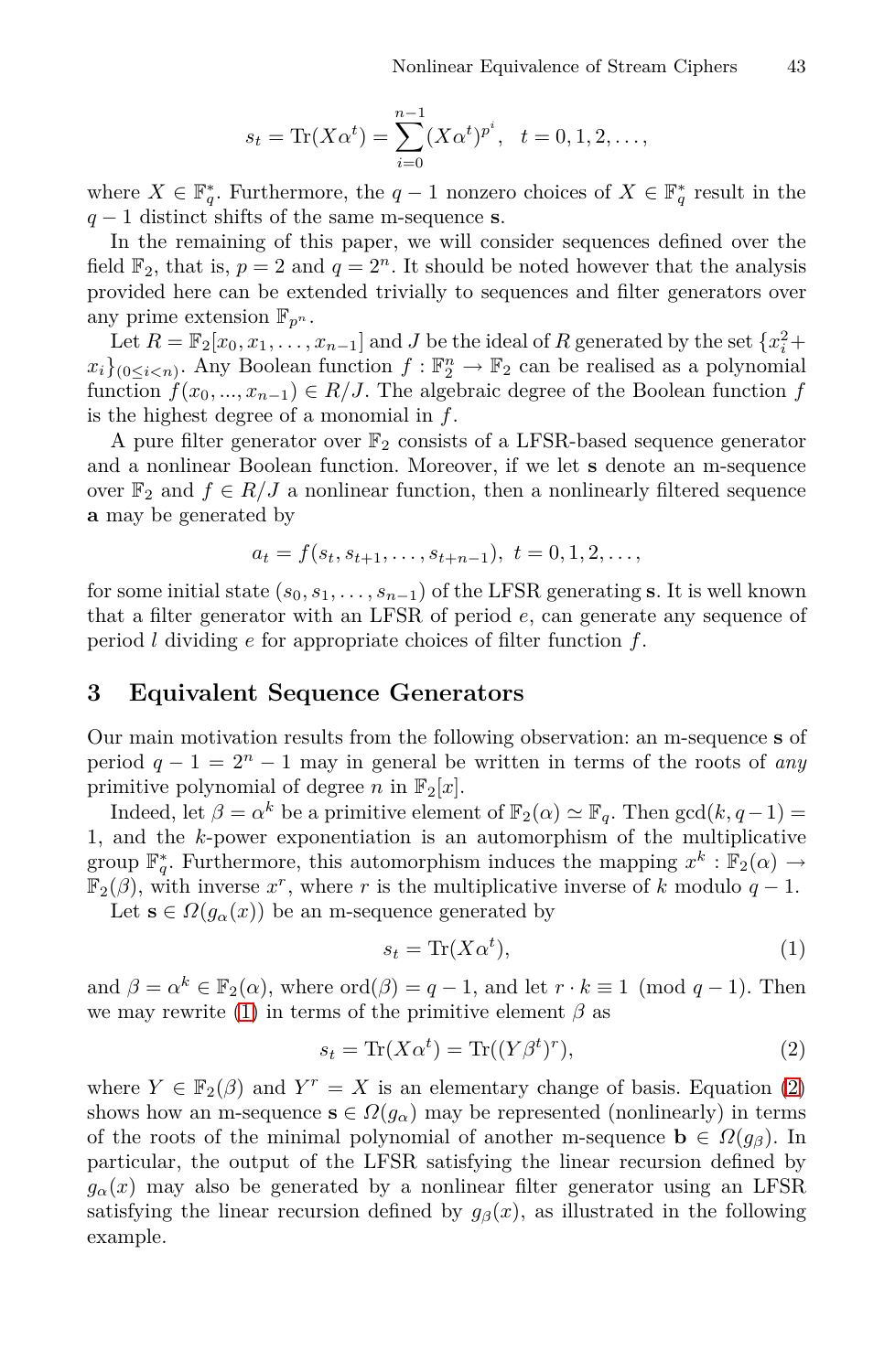*Example 1.* Let  $n = 5, q = 2^n = 32$  and let  $\mathbb{F}_2(\alpha) \simeq \mathbb{F}_{32}$ , where  $g_\alpha(x) = x^5 +$ *<sup>x</sup>*<sup>4</sup> <sup>+</sup> *<sup>x</sup>*<sup>3</sup> <sup>+</sup> *<sup>x</sup>*<sup>2</sup> + 1 <sup>∈</sup> <sup>F</sup>2[*x*] is a primitive polynomial. An m-sequence **s** <sup>∈</sup> *<sup>Ω</sup>*(*gα*(*x*)) can be generated by

$$
s_t = \text{Tr}(X\alpha^t), t = 0, 1, 2, \dots,
$$

where  $X \in \mathbb{F}_{32}^*$ . Now let  $\beta = \alpha^{21}$  and  $X^{21} = Y \in \mathbb{F}_2(\beta)$ . It follows that

$$
\text{Tr}(X\alpha^t) = \text{Tr}((Y\beta^t)^3), t = 0, 1, 2, \dots,
$$

since  $3 \cdot 21 \equiv 1 \pmod{31}$ .

The corresponding filter generator over  $\mathbb{F}_2(\beta)$  is given by

$$
s_t = f(b_t, b_{t+1}, \dots, b_{t+4}), t = 0, 1, 2, \dots,
$$

where

$$
(b_t, b_{t+1}, \ldots, b_{t+4}) = (\text{Tr}(Y\beta^t), \text{Tr}(Y\beta^{t+1}), \ldots, \text{Tr}(Y\beta^{t+4})),
$$

and

$$
f(x_0, x_1, x_2, x_3, x_4) = x_0x_2 + x_2x_3 + x_1x_4 + x_2x_4 + x_1 + x_3.
$$

The two filter generators (one of them is linear) will generate identical sequences for all possible initial states *X* and  $Y = X^{21}$ , and they are thus equivalent sequence generators.

Notice that the function *f* has algebraic immunity 2 and nonlinearity 12, which is maximal for a quadratic Boolean function in 5 variables. Thus, on the basis of certain types of analysis, one of the ciphers appears to be secure while the other is not.

Example 1 illustrates that the Boolean function corresponding to the tracerepresentation over  $\mathbb{F}_2(\beta)$  may possess strong cryptographic properties in general. Thus, if we investigate the security of the whole cipher by analysing the Boolean function of a particular filter generator in isolation, we might perhaps conclude (erroneously) that it is a cryptographically strong cipher.

# **4 Equivalence of Filter Generators**

In order to simplify the presentation, we introduce the following notation.

**Definition 1.** Let  $X, \alpha \in \mathbb{F}_q^*$ . Then define the vector

$$
S(X\alpha^{t}) = (Tr_1^{k}(X\alpha^{t}), Tr_1^{k}(X\alpha^{t+1}), \dots, Tr_1^{k}(X\alpha^{t+k-1})) \in \mathbb{F}_2^{k},
$$

*where*  $k = \dim(\mathbb{F}_2(\alpha))$  *and*  $k$  *divides n*.

The vector  $S(X\alpha^t)$  is equivalent to the state at time *t* of an LFSR with characteristic polynomial  $g_{\alpha}(x)$  of degree *k* and initial state  $S(X) \in \mathbb{F}_2^k$ . In the remaining of this paper, we will only consider the case  $k = n$ . We view any Boolean function in  $r \leq n$  variables as a polynomial in  $\mathbb{B}_n = R/J$ . For convenience in the presentation, we have the following definition.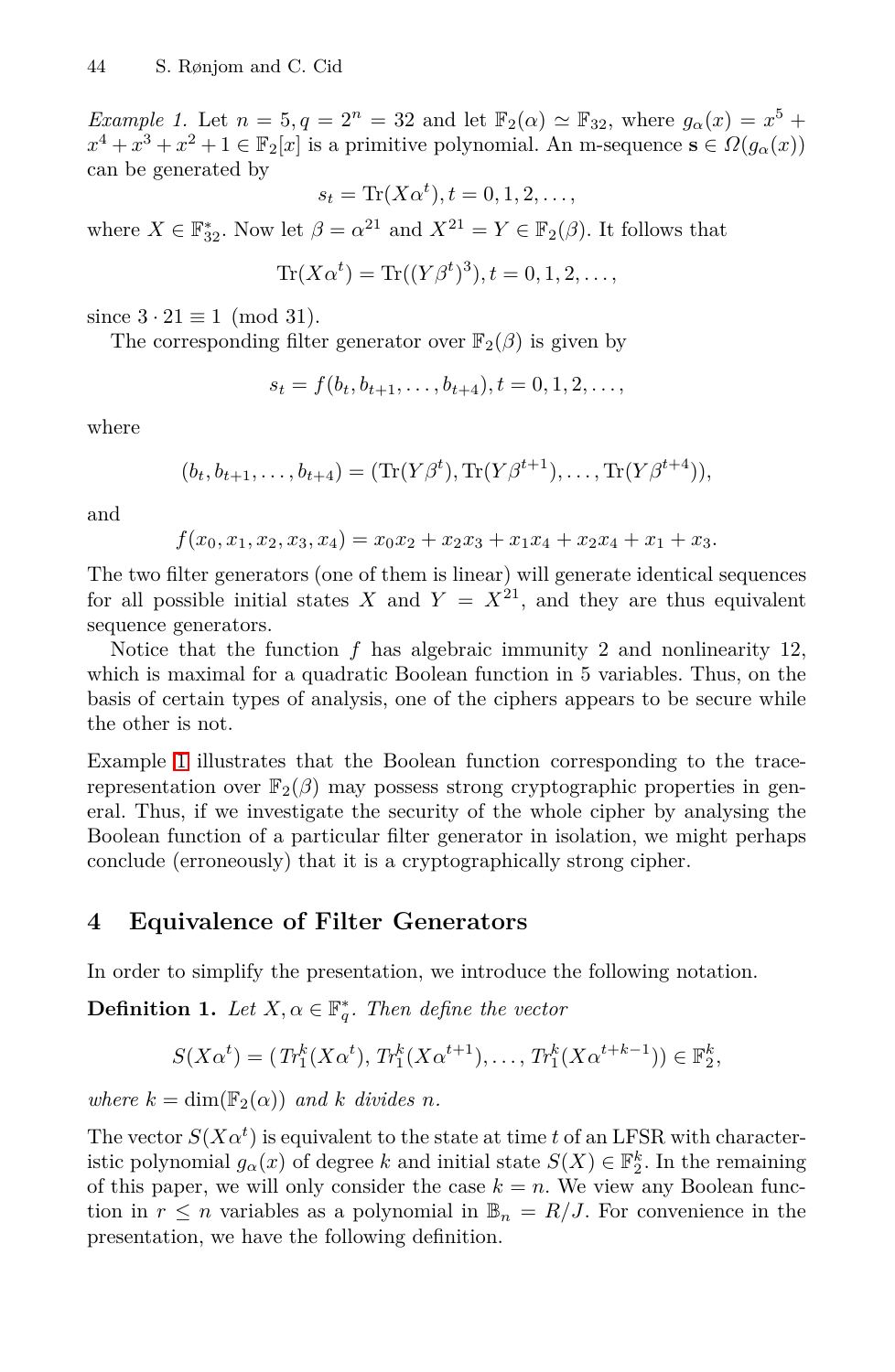**Definition 2.** Let  $\beta, X \in \mathbb{F}_q^*, b_t = Tr(X\beta^t)$  be a linear recurrence sequence and  $f \in \mathbb{R}$ , a Boolean function, Define a sequence  $f \in \mathbb{B}_n$  *a Boolean function. Define a sequence* 

$$
\mathcal{L}_{\beta}(f,t,X)=(f(S(X\beta^{t})),f(S(X\beta^{t+1})),\ldots,f(S(X\beta^{t+q-2}))),
$$

*of length q* − 1*, with entries*

$$
f(S(X\beta^{t})) = f(b_{t}, b_{t+1}, \ldots, b_{t+n-1}).
$$

Let  $\mathcal{L}_{\beta}(f)$  *be the set of sequences defined as* 

$$
\mathcal{L}_{\beta}(f) = \{ \mathcal{L}_{\beta}(f, 0, X) \mid X \in \mathbb{F}_q^* \}.
$$

The set  $\mathcal{L}_{\beta}(f)$  can be seen as the set of all possible keystream output sequences (of length  $q-1$ ) from a filter generator, whose LFSR has feedback polynomial  $g_{\beta}(x)$  and filtering function *f*. The non-zero elements  $X \in \mathbb{F}_q^*$  determine the initial state of the LFSR.

The period of the sequences in  $\mathcal{L}_{\beta}(f)$  depend on the order of  $\beta$  and the function *f*; for instance, it should be clear that the period of any sequence in  $\mathcal{L}_{\beta}(f)$  cannot be greater than  $\text{ord}(\beta)$ , and in fact must divide  $\text{ord}(\beta)$  (in particular, it divides *q* − 1). In general, if  $\text{ord}(\beta) = q - 1$ , then for a random function  $f \in \mathbb{B}_n$ , the sequence  $\mathcal{L}_{\beta}(f)$  have almost surely period  $q-1$ .

When considering the set of (polynomial) Boolean functions  $\mathbb{B}_n = R/J$ , we can define a surjective homomorphism  $\varphi$  from  $\mathbb{B}_n$  to the set of sequences over  $\mathbb{F}_2$  of length  $q-1=2^n-1$  as

$$
\varphi: \mathbb{B}_n \to \mathbb{F}_2^{q-1}
$$

$$
f \mapsto \mathbf{s}_f,
$$

where  $\mathbf{s}_f$  corresponds to the truth-table of *f* in all points of  $\mathbb{F}_2^n$  except  $(0, \ldots, 0)$ .<br>
It can be shown that leads  $\binom{h}{k}$  where  $h(x) = \sum_{i=1}^n \mathbf{H}^{n-1}(x+1)$ .

It can be shown that  $ker(\varphi) = \langle h \rangle$ , where  $h(x_0, \ldots, x_{n-1}) = \prod_{i=0}^{n-1} (x_i + 1)$ , and as a result  $\varphi(f_1) = \varphi(f_2)$  if, and only if,  $f_1 \equiv f_2 \mod \langle h \rangle$ . Moreover, since  $\langle h \rangle = \{0, h\}$ , we have the counter-image of any sequence **s** ∈  $\mathbb{F}_2^{q-1}$  given by

$$
\varphi^{-1}(\mathbf{s}) = \{f_{\mathbf{s}}, f_{\mathbf{s}}^*\} \subset \mathbb{B}_n,\tag{3}
$$

where  $f_s^* = f_s + h$ . Note that  $f_s, f_s^*$  are the functions that coincide in the set  $\mathbb{F}_2^n \setminus \{ (0, \ldots, 0) \}$  (with image in this set given by the sequence **s**), but with  $f(0, 0) \neq f^*(0, 0)$  $f_{\mathbf{s}}(0,\ldots,0) \neq f_{\mathbf{s}}^{*}(0,\ldots,0).$ 

**Definition 3.** For a sequence  $\mathbf{s} \in \mathbb{F}_2^{q-1}$  and  $\beta \in \mathbb{F}_q^*$ , let

$$
V_{\beta}(\mathbf{s}) = \{ f \in \mathbb{B}_n \mid \mathbf{s} \in \mathcal{L}_{\beta}(f) \}.
$$

In other words, we can consider  $V_\beta(s)$  as the set of all filter generators with feedback polynomial  $g_{\beta}(x)$  that generate **s** as its first  $q-1$  terms. The following lemma summarises the conjugation property of such sets.

**Lemma 1.** *For any*  $\mathbf{s} \in \mathbb{F}_2^{q-1}$  *and*  $\beta \in \mathbb{F}_q^*$ *, we have* 

$$
V_{\beta^{2i}}(\mathbf{s}) = V_{\beta^{2j}}(\mathbf{s}), 0 \le i, j \le n - 1.
$$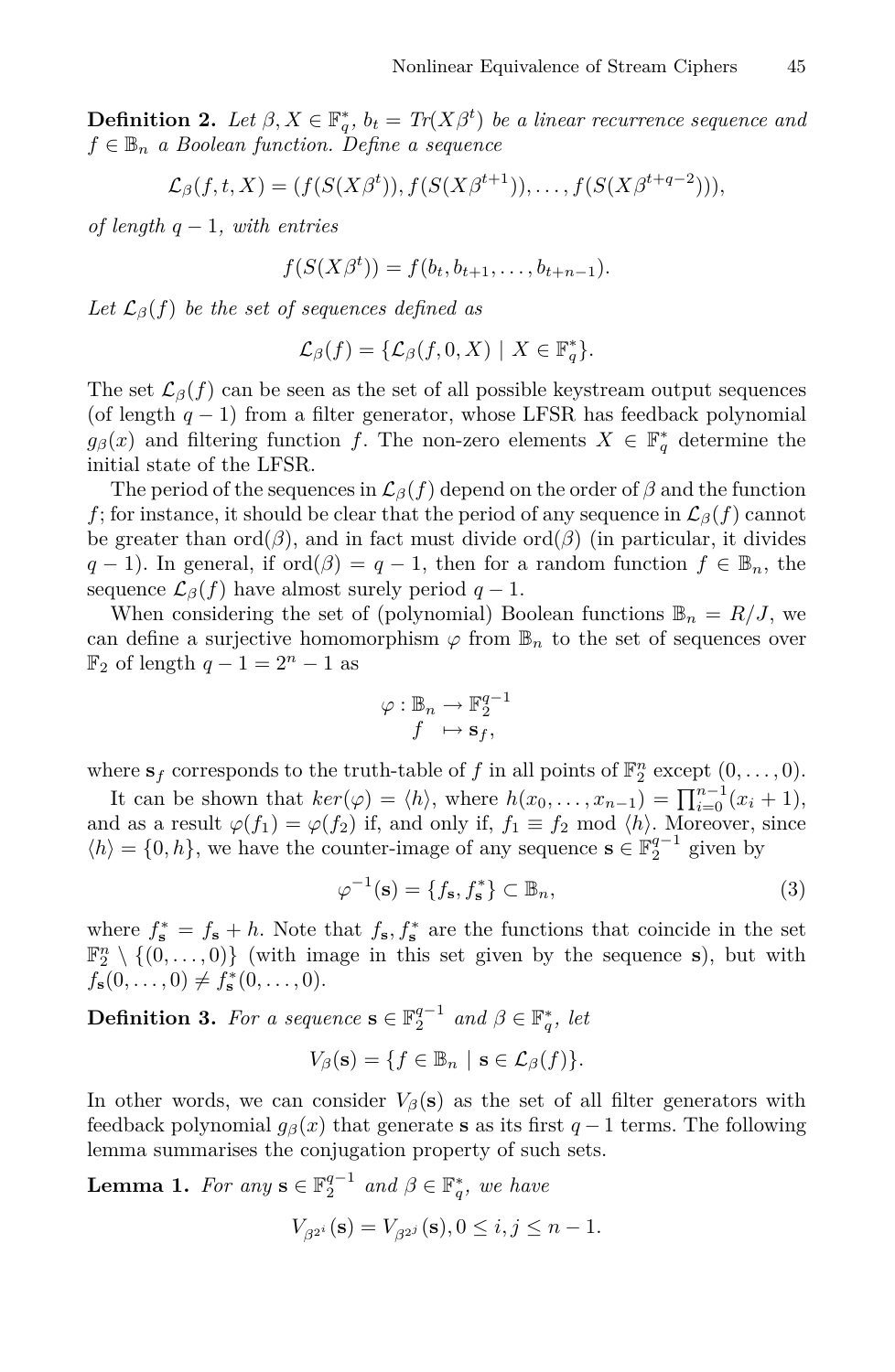<span id="page-6-0"></span>The above lemma follows directly from the fact that  $g_{\beta 2^i}(x) = g_{\beta 2^j}(x)$ . We then have the following lemma.

**Lemma 2.** *Let*  $s \in \mathbb{F}_2^{q-1}$  *denote a periodic sequence with*  $e = per(s)$  *and*  $\beta \in \mathbb{F}_q^*$ *, where ner*(*s*) *ord*( $\beta$ ) *Then where*  $per(s)$  |  $ord(\beta)$ *. Then* 

$$
|V_{\beta}(\mathbf{s})| \le \frac{e(q-1)}{ord(\beta)} \cdot 2^{q-ord(\beta)}.
$$

*Proof.* Let  $w = \text{ord}(\beta)$  and  $\mathcal X$  be the subgroup of  $\mathbb{F}_q^*$  generated by  $\beta$ . The subgroup X has index  $k = (q-1)/w$  in  $\mathbb{F}_q^*$ , and thus there are k elements  $1 = X_0, X_1, X_2, \ldots, X_{k-1} \in \mathbb{F}_q^*$  such that the sets  $\mathcal{X}_i = X_i \mathcal{X}$  form a partition of  $\mathbb{F}_q^*$  (these are the cosets of  $\mathcal{X}$  in  $\mathbb{F}_q^*$ ).

We can thus associate the sets  $\mathcal{X}_i \subseteq \mathbb{F}_q^*$  with the distinct and non-intersecting *ordered* sets

$$
V_i = \{ S(X_i \beta^t) = v_i^t \mid t = 0, 1, \dots, w - 1 \} \subseteq \mathbb{F}_2^n.
$$

It is clear that the elements  $X_0, X_1, \ldots, X_{k-1} \in \mathbb{F}_q^*$  result in the *k* distinct and shift-nonequivalent state-cycles of the corresponding LFSR with period *w*.

Let  $H = \{h_0, h_1, \ldots, h_{k-1}\} \subseteq \mathbb{B}_n$  be the set of Boolean polynomials such that  $h_i(x) = 0$  if  $x \in V_i$  and  $h_i(x) = 1$  if  $x \in \mathbb{F}_2^n \setminus V_i$ . The ideal  $\langle h_i \rangle$  consists of the set of all functions in  $\mathbb{B}_n$  that are zero when restricted to  $V_i$ . Since  $V_i$  has cardinality *w*, then  $|\langle h_i \rangle| = 2^{q-w}$  for every *i*.

Given  $\mathbf{s} \in \mathbb{F}_2^{q-1}$  with period *e*, for every  $V_i$  we can define the function  $f_i \in \mathbb{B}_n$ <br> $f_i(r) = s$ , for  $0 \le t \le w - 1$  and  $f_i(r) = 0$  if  $r \in \mathbb{F}^n \setminus V$ . Thus  $f_i \in V_o(\mathbf{s})$ as  $f_i(v_i^t) = s_i$  for  $0 \le t \le w - 1$ , and  $f_i(x) = 0$  if  $x \in \mathbb{F}_2^n \setminus V_i$ . Thus  $f_i \in V_\beta(\mathbf{s})$ .<br>Furthermore it is clear that if  $a_i = f_i \mod \langle h_i \rangle$ , then  $a_i(v_i^t) = s_i$  for  $0 \le t \le w$ . Furthermore, it is clear that if  $g_i \equiv f_i \mod \langle h_i \rangle$ , then  $g_i(v_i^t) = s_t$  for  $0 \le t \le$  $w - 1$ , and  $g_i \in V_\beta(\mathbf{s})$ .

Now, by considering the *w* shift-equivalent sets  $V_i'$  of the ordered set  $V_i$ , we obtai[n s](#page-6-0)hift-equivalent functions to the elements of the set  $F_i = \{f_i + q_i \mid q_i \in$  $\langle h_i \rangle$   $\subset \mathbb{B}_n$ . In fact we get  $e = per(\mathbf{s})$  such functions for each element in *F<sub>i</sub>*.<br>Thus for every *V*, we have  $e \cdot 2^{q-w}$  functions in *V<sub>a</sub>*(s). We can repeat the above Thus, for every *V<sub>i</sub>*, we have  $e \cdot 2^{q-w}$  functions in *V*<sub> $\beta$ </sub>(s). We can repeat the above with all  $k$  sets  $V_i$  to obtain

$$
k \cdot e \cdot 2^{q-w} = \frac{e(q-1)}{w} \cdot 2^{q-w}
$$

<span id="page-6-1"></span>elements in  $V_\beta(\mathbf{s})$ .

The inequality in lemma 2 is necessary in case  $per(s) < 2^n - 1$ , since it may then be the case that some of the functions are counted several times. However, the main motivation of this paper i[s](#page-6-1) sequences of maximal period and one should note that when  $per(\mathbf{s}) = ord(\beta) = 2^n - 1$ , then  $|V_\beta(\mathbf{s})| = 2(q-1)$ ; in fact, we have that  $\varphi^{-1}(\mathbf{s})$  contains the two representatives of the shift equivalence classes in  $V_\beta(\mathbf{s})$  (assuming the natural ordering on the elements of  $\mathbb{F}_2^n$  induced by the cyclic group generated by  $\beta$ ). This fact also implies the following lemma cyclic group generated by  $\beta$ ). This fact also implies the following lemma.

**Lemma 3.** Let  $\beta$  be a primitive element of  $\mathbb{F}_q$ , and  $f \in \mathbb{B}_n$ . If  $s_1$  and  $s_2$  are *sequences in the set*  $\mathcal{L}_{\beta}(f)$ *, then*  $V_{\beta}(\mathbf{s}_1) = V_{\beta}(\mathbf{s}_2)$ *.* 

We note that when  $\beta$  is not primitive, then lemma 3 is not necessarily true.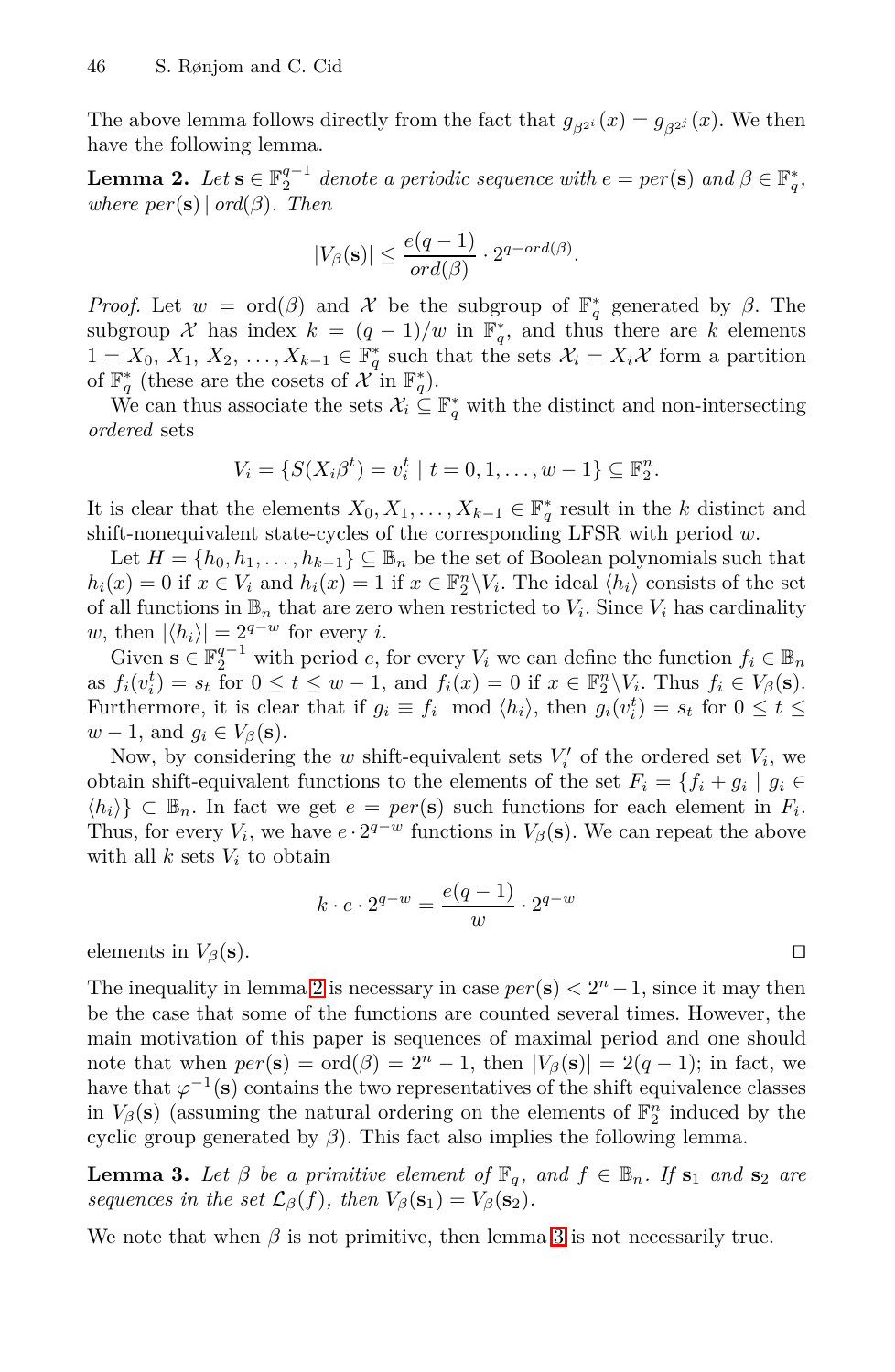In the following definition, we assume sequences with period  $e|(q-1)$ , where *e* is not a divisor of  $2^k - 1$ ,  $0 < k < n$ . That is, we assume that the sequences are generated by filter generators consisting of irreducible LFSRs of length *n*.

**Definition 4.** *Let*  $\mathbf{s} \in \mathbb{F}_2^{q-1}$  *be a sequence with period e dividing*  $q-1$ *, where e is not a divisor of*  $2^k - 1$ , *with*  $0 \le k \le p$ . Then let *is not a divisor of*  $2^k - 1$ *, with*  $0 < k < n$ *. Then let* 

$$
\mathbb{G}_n(\mathbf{s}) = \{ V_\beta(\mathbf{s}) \, | \, \beta \in \mathbb{F}_q, \ e \, | \, \text{ord}(\beta) \}.
$$

In other words, the set  $\mathbb{G}_n(s)$  may be viewed as a class of filter generators of length *<sup>n</sup>* that generate **s** as a keystream. For sequences with period *<sup>e</sup>* dividing  $q-1$ , the size of  $\mathbb{G}_n$  is given by the following proposition.

**Proposition 1.** *If*  $\mathbf{s} \in \mathbb{F}_2^{q-1}$  *has period e dividing*  $q-1$ *, where e is not a divisor*  $\alpha^f 2^k - 1$  *with*  $0 \le k \le n$  *then of*  $2^k - 1$ *, with*  $0 \lt k \lt n$ *, then* 

$$
|\mathbb{G}_n(\mathbf{s})| = \sum_{e|w} \phi(w)/n,
$$

*where the sum is extended over all positive divisors*  $w$  *of*  $q - 1$ *.* 

*Proof.* By restricting the class  $\mathbb{G}_n(\mathbf{s})$  to sequences with period *e*, where *e* is not a divisor of  $2^k - 1$ , with  $0 \leq k \leq n$ , we are restricting the sets  $V_\beta$  to elements  $β$  with minimal polynomial of degree *n* over  $\mathbb{F}_2$ . Thus, we need only count the distinct irreducible polynomials in  $\mathbb{F}_2[x]$  of degree *n* with periods of which *e* is a divisor.

The following corollary then follows immediately, which is of most interest for this paper.

**Corollary 1.** *If*  $\mathbf{s} \in \mathbb{F}_2^{q-1}$  *has period*  $q-1$ *, then* 

$$
|\mathbb{G}_n(\mathbf{s})| = \phi(q-1)/n,
$$

*where*  $\phi(q-1)$  *is the number of generators of the multiplicative group of*  $\mathbb{F}_q$ *.* Thus when  $per(\mathbf{s}) = q - 1$ , the set  $\mathbb{G}_n(\mathbf{s})$  contains  $\phi(q-1)/n$  elements, where each element  $V_\beta(\mathbf{s})$  contains two equivalent functions with respect to  $\mathbb{F}_2^n \setminus \{0\}$ <br>(without counting affine equivalences). There are thus in total (without counting affine equivalences). There are thus in total

$$
2 \cdot \phi(q-1)/n \tag{4}
$$

distinct filter generators with feedback-polynomial of degree *<sup>n</sup>* that generate **s** (again, without [co](#page-9-0)unting affine equivalences).

*Remark 1.* Assume that we determine  $\mathbb{G}_n$  for a sequence **s** of period  $e < q - 1$ and assume that the sequence stems from a filter generator with irreducible (but not primitive) feedback polynomial of degree *n*. Such filter generators (most often) produce  $r = (q - 1)/e$  *shift-nonequivalent* sequences of period *e*. Thus, the equivalence only encapsulates one out of  $r = (q-1)/e$  sequences generated by that generator, and we are only guaranteed that the two generators are equivalent for a subset of initial states. Thus, G*<sup>n</sup>* induce a *strong equivalence* for sequences with periods  $2<sup>k</sup> - 1$  (see Proposition 2), and a weak form of equivalence otherwise. This will be studied in closer detail in a follow-up paper.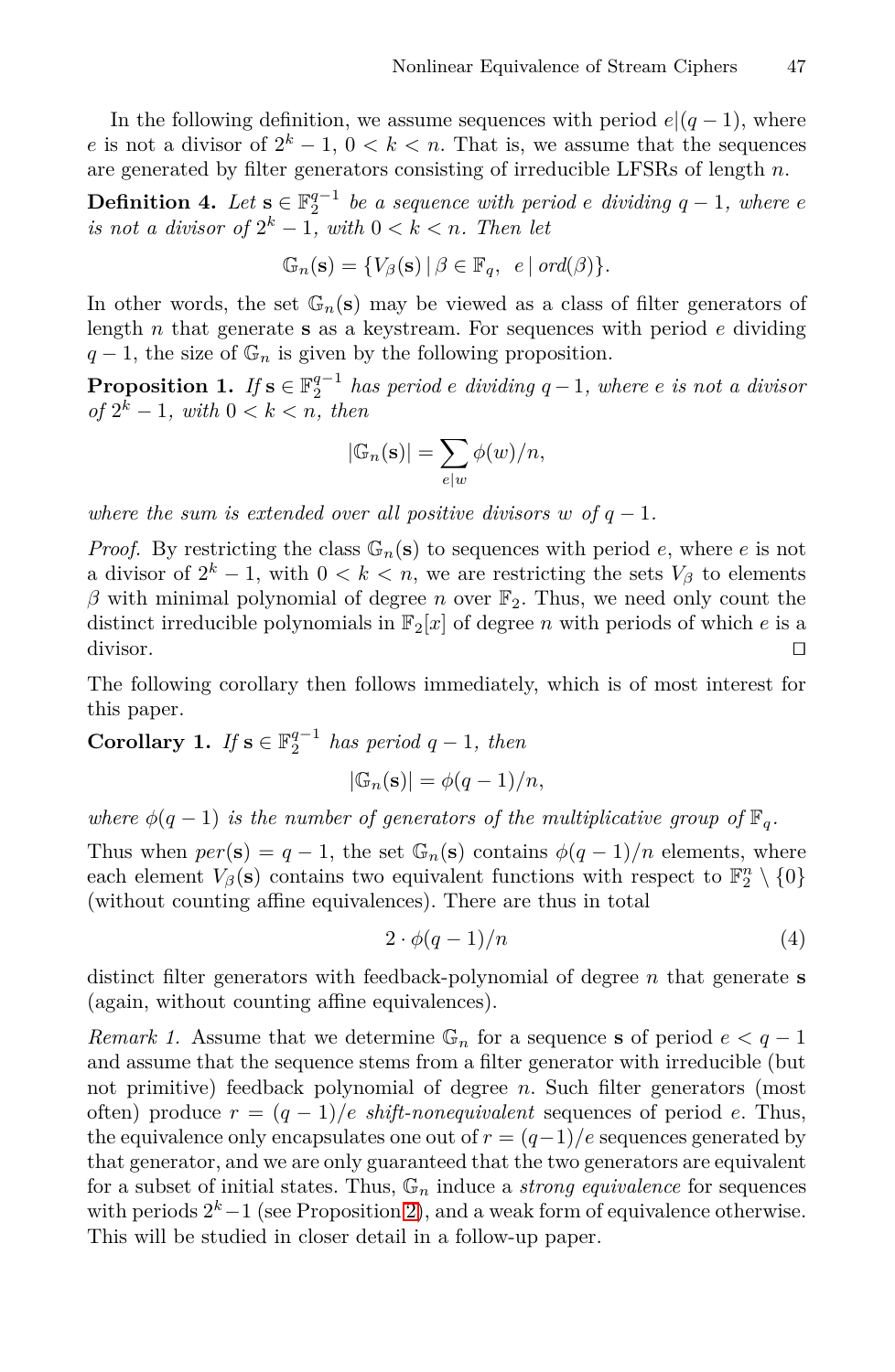We have restricted  $\mathbb{G}_n(s)$  to the set of filter generators with feedback polynomial of degree *n* for the purpose of simplicity and clarity of the presentation. Our main focus are sequences with period  $q-1$ , the case of filter generators with a primitive feedback polynomial, in which the equivalence class  $\mathbb{G}_n$  becomes especially simple and clear. While it is possible to generalise  $\mathbb{G}_n$  into more complex equivalence classes offering more insight in cryptanalysis, it is out of the scope of this paper. In particular, one may generalise  $\mathbb{G}_n$  by incorporating combiner generators that generate the same sequences or for instance filter generators based on NLFSRs. For instance, it should be clear that a sequence generated by a combiner generator, can also be generated by a filter generator, and vice-versa.

It is especially simple to deduce equivalent ciphers generating a sequence of period *q* − 1 in terms of nonlinear equivalences of Boolean functions. In the following section, we describe how to deduce isomorphic filter generators in the case of sequences of period  $q - 1$ .

# **5 Structure of Equivalent Functions**

With access to a filter generator that generates a sequence **a**, we may in fact generate all other equivalent filter generators.

Let  $\mathbb{F}_2(\alpha) \simeq \mathbb{F}_q$  and let  $\beta = \alpha^k$  be a primitive element of  $\mathbb{F}_2(\alpha)$ . Then for any elements  $X \in \mathbb{F}_2(\alpha)$  and  $Y \in \mathbb{F}_2(\beta)$ , let  $\phi_\beta(x_0, x_1, \ldots, x_{n-1})$  be the vectorial Boolean function which maps states  $S(X\alpha^t) \in \mathbb{F}_2^n$  to states  $S(Y\beta^t) \in \mathbb{F}_2^n$ . Moreover, we have that

$$
\phi_{\beta}(x_0, x_1, \ldots, x_{n-1}) = (y_0, y_1, \ldots, y_{n-1}),
$$

and thus  $\phi_{\beta}(S(X\alpha^t)) = S(Y\beta^t)$ .

Now if we select a function  $f_\alpha(x_0, x_1, \ldots, x_{n-1}) \in \mathbb{B}_n$ , then we may compute another function by

$$
f_{\alpha}(x_0, x_1, \dots, x_{n-1}) = f_{\alpha}(x_0, x_1, \dots, x_{n-1}) \circ \phi_{\beta}^{-1}(y_0, y_1, \dots, y_{n-1})
$$
  
=  $f_{\alpha}(\phi_{\beta,0}^{-1}(y_0, \dots, y_{n-1}), \dots, \phi_{\beta,n-1}^{-1}(y_0, \dots, y_{n-1}))$   
=  $f_{\beta}(y_0, y_1, \dots, y_{n-1}),$ 

where  $\phi_{\beta}^{-1}(y_0, y_1, \ldots, y_{n-1})$  is the inverse of  $\phi_{\beta}(x_0, x_1, \ldots, x_{n-1})$ . And since  $Y =$  $X^k$ , it follows that

$$
a_t = f_{\beta}(S(Y\beta^t)) = f_{\alpha}(S(X\alpha^t)), t = 0, 1, 2, \dots,
$$

which corresponds to two filter generators with distinct LFSRs and filter functions, but which generate the same sequence **a**.

In the case of sequences of period  $q - 1$ , we need only determine one element  $f_\alpha \in V_\alpha(\mathbf{a}) \in \mathbb{G}_n(\mathbf{a})$ , and then determine the other elements of  $\mathbb{G}_n(\mathbf{a})$  by composing  $f_{\alpha}$  with nonlinear maps  $\phi_{\gamma}^{-1}$  for each primitive element  $\gamma \in \mathbb{F}_q^*$ .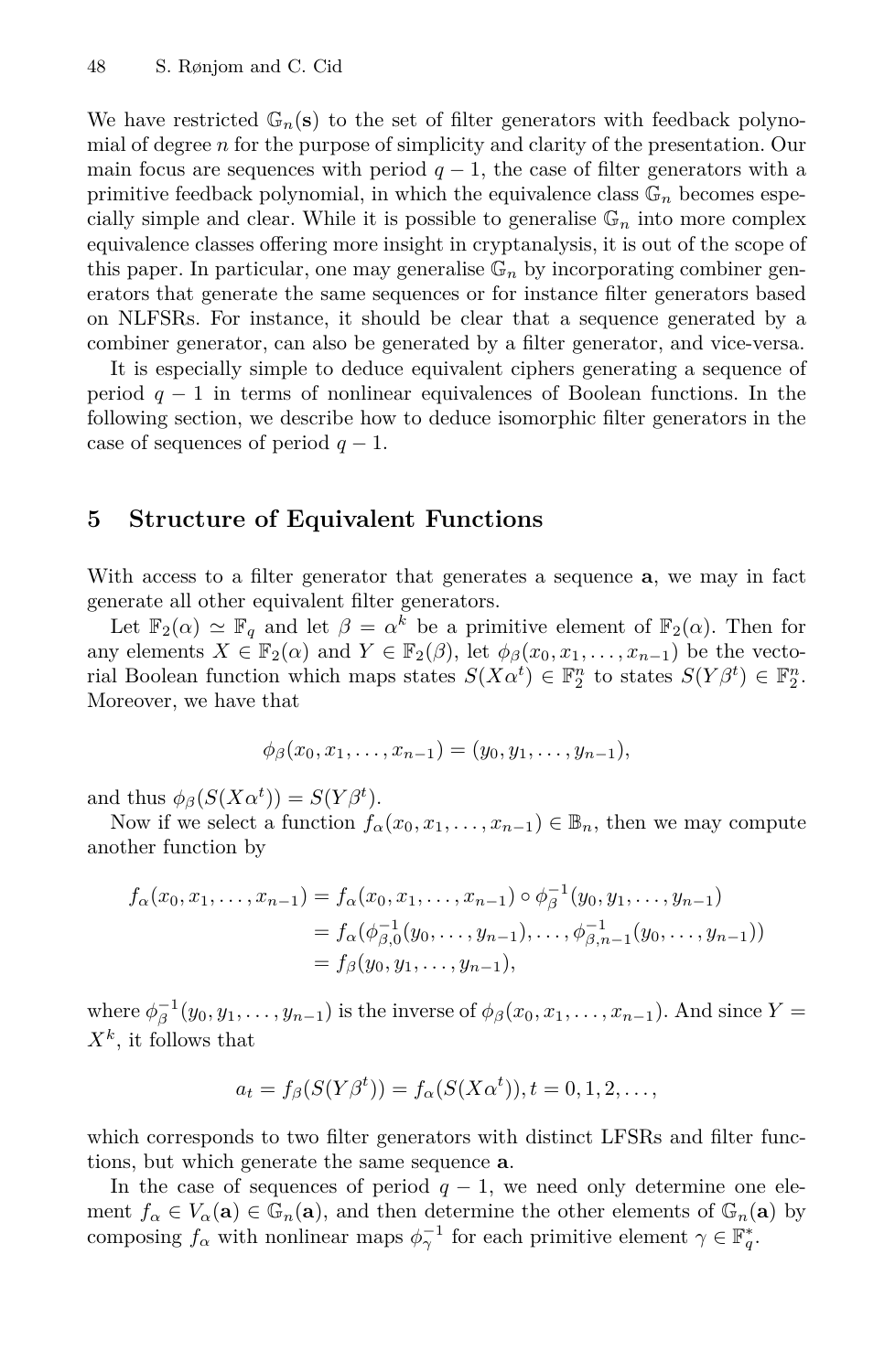<span id="page-9-0"></span>*Remark 2.* From the trace-representation of one filter generator (using a univariate polynomial  $P(x) \in \mathbb{F}_q[x]/(x^q-x)$ , it is much simpler to derive the trace-representation of the equivalent filter generators and then transform back to the ANF form. The univariate representation of the equivalent sequence generators are of the form  $P(x^k)$ , where all such polynomials have exactly the same weight and the equivalent functions are no more complicated in this sense.

The following proposition follows from lemma 3 and the discussion in this section.

**Proposition 2.** *Let*  $\mathbf{s}_1, \mathbf{s}_2 \in \mathbb{F}_2^{q-1}$  *be sequences of period*  $q-1$ *, and assume*<br>*there is*  $\beta \in \mathbb{F}$  *a primitive element, such that*  $V_2(\mathbf{s}_1) - V_2(\mathbf{s}_2)$  *Then*  $\mathbb{G}$ ,  $(\mathbf{s}_1)$ *there is*  $\beta \in \mathbb{F}_q$  *a primitive element, such that*  $V_\beta(\mathbf{s}_1) = V_\beta(\mathbf{s}_2)$ *. Then*  $\mathbb{G}_n(\mathbf{s}_1) = \mathbb{G}_n(\mathbf{s}_2)$  $\mathbb{G}_n(\mathbf{s}_2)$ .

# **6 Cryptanalytic Implications**

If we restrict ourselves to keystream-sequences of period  $q - 1$ , which is the common case for sequences generated by filter generators, then it follows from (4) that there are  $2 \cdot |\mathbb{G}_n(\mathbf{s})|$  isomorphic filter generators generating the same keystream sequence, excluding affine equivalence. Thus, in order to assess the cryptographic properties of a filter generator, one should in theory check whether there exist in this class weak isomorphic ciphers with respect to some cryptographic property. In particular, it should be clear that any cryptographic property must be defined with respect to the weakest isomorphic cipher. This motivates a definition of the following type.

**Definition 5.** Let  $P$  be a cryptographic measurement of a filter generator  $S$ , *which generates a sequence* **s***. Then the filte[r g](#page-3-1)enerator* <sup>S</sup> *is said to be* <sup>P</sup>*-resistant only if there is no isomorphic filter generator*  $S'$  *with measurement*  $P' < P$ *.* 

For example, consider a stream cipher  $S$  with a filter generator structure, which may employ a weak filter function that enables a successful algebraic attack. The results of the previous section imply that it is likely that there exists a cipher  $\mathcal{S}'$ isomorphic to  $\mathcal{S}$ , that has a cryptographically much stronger Boolean function, and in turn may have been considered secure in that sense. An argument that supports this, while certainly not a proof, is given in Example 1 and in the next two subsections.

One can do the same type of argument with respect to any other filter generator, in that a randomly chosen isomorphic cipher may look more secure than a specifically designed instance, in the classical view of cryptanalysis. In cryptanalysis, it is clear that one would go for the weakest isomorphic cipher. It would in principle be possible to construct a trap-door function this way. However, such a direction would require further analysis, as such applications seem apparently inefficient in general.

*Remark 3.* Although out of the scope of this paper, as a general result, it would be interesting to divide  $\mathbb{B}_n$  into classes of Boolean functions which are equivalent with respect to both nonlinear and linear equivalence. The main goal would be to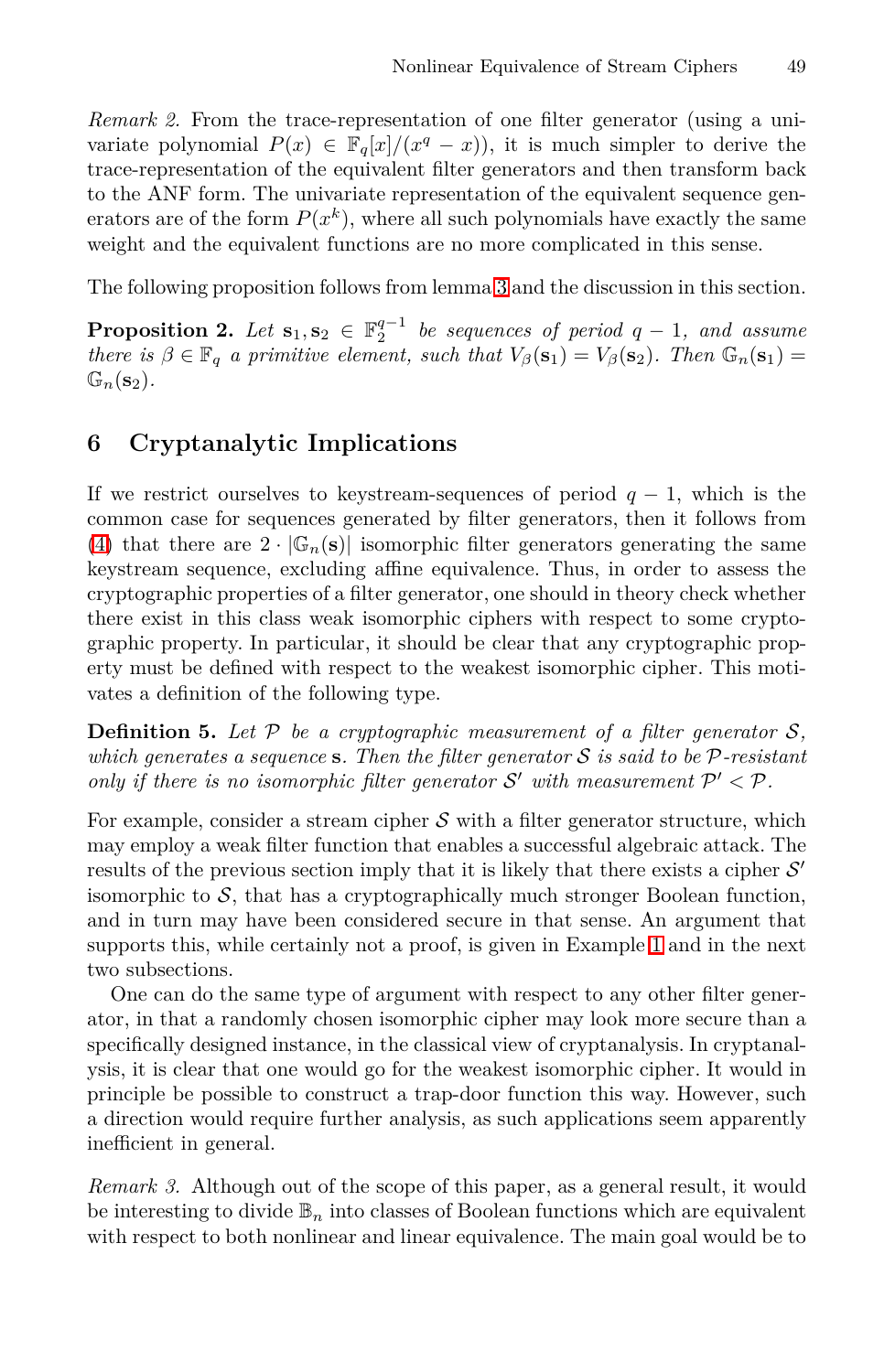measure the amount of cryptographically strong Boolean functions. This could be achieved by dividing  $\mathbb{B}_n$  into classes consisting of nonlinearly equivalent functions, together with the affine equivalences of those, and pick one representative from each such class. Such a class would be invariant regardless of the generator of  $\mathbb{F}_q^*$ . It should be noted that such a class would be much larger and general than the usual affine equivalences studied in literature, and would restrict the set of representatives of Boolean functions much further.

In the following section we discuss two properties of filter generators of cryptographic relevance, and how the results of this paper may be applied in the analysis of stream ciphers.

#### $6.1$ **6.1 Algebraic Attacks**

Algebraic attacks against stream ciphers were originally proposed by Courtois and Meier in [3]. The attack is a powerful technique against filter generators, and works by constructing systems of equations derived from the cipher operations, which can be solved using a choice of methods. Protection against algebraic attacks may f[or](#page-3-1) inst[an](#page-13-1)ce be reached by using filtering functions *f* of high degree, which neither  $f$  nor its complement  $f + 1$  have low degree multiples. Algebraic degree and algebraic immunity are two properties of Boolean functions which are affine invariant. However, we have the following lemma when considering the equivalence G*n*.

**Lemma 4.** *The algebraic degree and algebraic immunity of a Boolean function f* are not invariant with respect to  $\mathbb{G}_n(\mathbf{s})$ .

This is clearly seen in Examples 1 and 2 (in the Appendix).

It is then for instance useful to have the following definition of algebraic immunity with respect to the equivalence  $\mathbb{G}_n$ .

**Definition 6.** Let  $f \in \mathbb{B}_n$  be a filter function used in a filter generator gener*ating a sequence*  $\mathbf{s} \in \mathcal{L}_{\alpha}(f)$  *of period*  $q - 1$ *, where we let*  $\mathbb{F}_2(\alpha) \simeq \mathbb{F}_q$ *. A more general algebraic immunity of a Boolean function f can be defined as*

$$
\mathcal{GAT}(f) = min(\mathcal{AI}(f_{\beta}) | f_{\beta} \in V_{\beta}(\mathbf{s}), \text{ for all } V_{\beta}(\mathbf{s}) \in \mathbb{G}_n(\mathbf{s})).
$$

How[ever](#page-13-2), it is [no](#page-12-1)t apparent whether the algebraic immunity of  $f_\beta$  is less than  $f$  or not in general. One could argue that if *f* contains less than *n* variables, then the equivalent functions will probably have higher algebraic immunity (since they probably involve all *n* variables). We consider this as a general open problem arising from our work.

#### $6.2$ **Correlation Attacks**

Correlation attack (see [11] and [7]) is another type of attack which has shown to be particularly successful against stream ciphers. A full treatment of the potential impact of our analysis on correlation attacks will be discussed on an forthcoming paper. Nevertheless, the purpose of this section is to show that: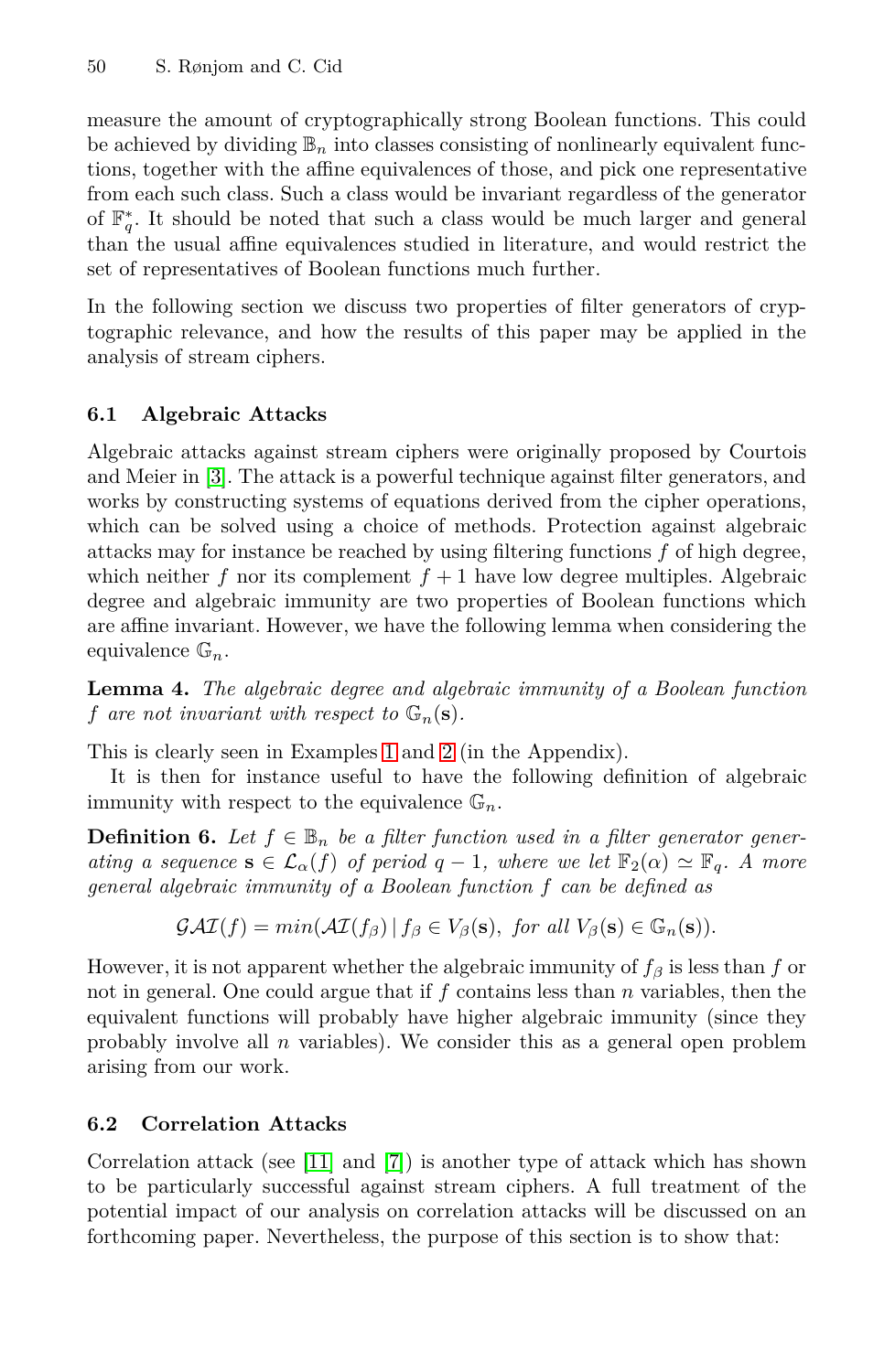- **1)** *current analysis of distance from a nonlinear function to the space of affine (linear) functions is incomplete with respect to LFSR-based stream ciphers*; **2)** *the notion of so-called weak feedback polynomials needs refinement.*
- In order to address 1), we only need to point out the fact that there is not only one linear basis, but several. Assume that  $\mathbb{F}_2(\alpha) \simeq \mathbb{F}_q$ . If we let  $g_{\alpha^k}(x) =$  $\sum_{i=0}^{n_k} (x + \alpha^{k \cdot 2^i})$ , where  $n_k = \dim(\mathbb{F}_2(\alpha^k))$ , it follows that

$$
x^{q-1} - 1 = \prod_{k \in C(n)} g_{\alpha^k}(x),
$$

where  $C(n) \subset \{0, 1, 2, 3, \ldots, q-2\}$  denotes the coset-leaders modulo  $q-1$ . In the following, for a polynomial  $p(x) \in \mathbb{F}_2[x]$  dividing  $x^q - x$ , denote by

$$
d_H(\Omega(p),\mathbf{a})=(min(d_H(\mathbf{s},\mathbf{a}))\,|\,\mathbf{s}\in\Omega(p)),
$$

the minimal distance between the vector space  $\Omega(p)$  of sequences spanned by  $p(x)$  and a sequence  $\mathbf{a} \in \mathbb{F}_2^{q-1}$ . Then we have the following definition of generalised correlations and distance to linear functions correlations and distance to linear functions (linear subspaces).

**Definition 7.** Let  $\mathbf{a} \in \mathbb{F}_2^{q-1}$ . Then define the minimal distance between  $\mathbf{a}$  and  $\mathbf{a}$  linear subspace by *a linear subspace by*

$$
\mathcal{N}_1(\mathbf{a}) = \min(d_H(\Omega(g_{\alpha^k}), \mathbf{a})) \, | \, 0 \le k \le q-2),
$$

Assume that **a** is in  $L_{\alpha}(f)$ . Then, if for  $l_2 \in \mathbb{B}_n$  we have that  $d_H(\mathbf{a}, L_{\alpha}(l_1)) >$  $d_H(a, L_\beta(l_2))$  for all linear functions  $l_1 \in \mathbb{B}_n$ , it follows that a correlation attack is more successful on the equivalent function  $f_\beta$ .

Some correlation attacks (see for instance [4]) involve analysing LFSRs with low-weight feedback polynomials (or certain other nice properties). Such correlation analysis assume that the Boolean function models a *binary symmetric channel* (BSC) with certain correlation probability. Thus, it is sometimes possible to construct parity-check equations that relate the keystream to the underlying sequence-generator and allowing for instance one to mount a distinguishing attack. However, due to the fact that one may choose an equivalent filter generator with any desirable primitive polynomial (for instance a trinomial), it is clear that such analysis is not complete without taking into account the exact channel modelled by the Boolean function. If not, then this would mean that there always exists a cipher among the equivalent ciphers that is susceptible to correlation analysis, which is probably not true.

# **7 Conclusions and Future Research**

Given a LFSR-based stream cipher  $S$  generating a sequence **s**, we showed how to define an equivalence class  $\mathbb{G}_n(s)$ , consisting of all filter generators of length *<sup>n</sup>* that produce **s** as output (and in most cases of interest, of all filter generators equivalent to  $S$ ). In general, several properties of cryptographic relevance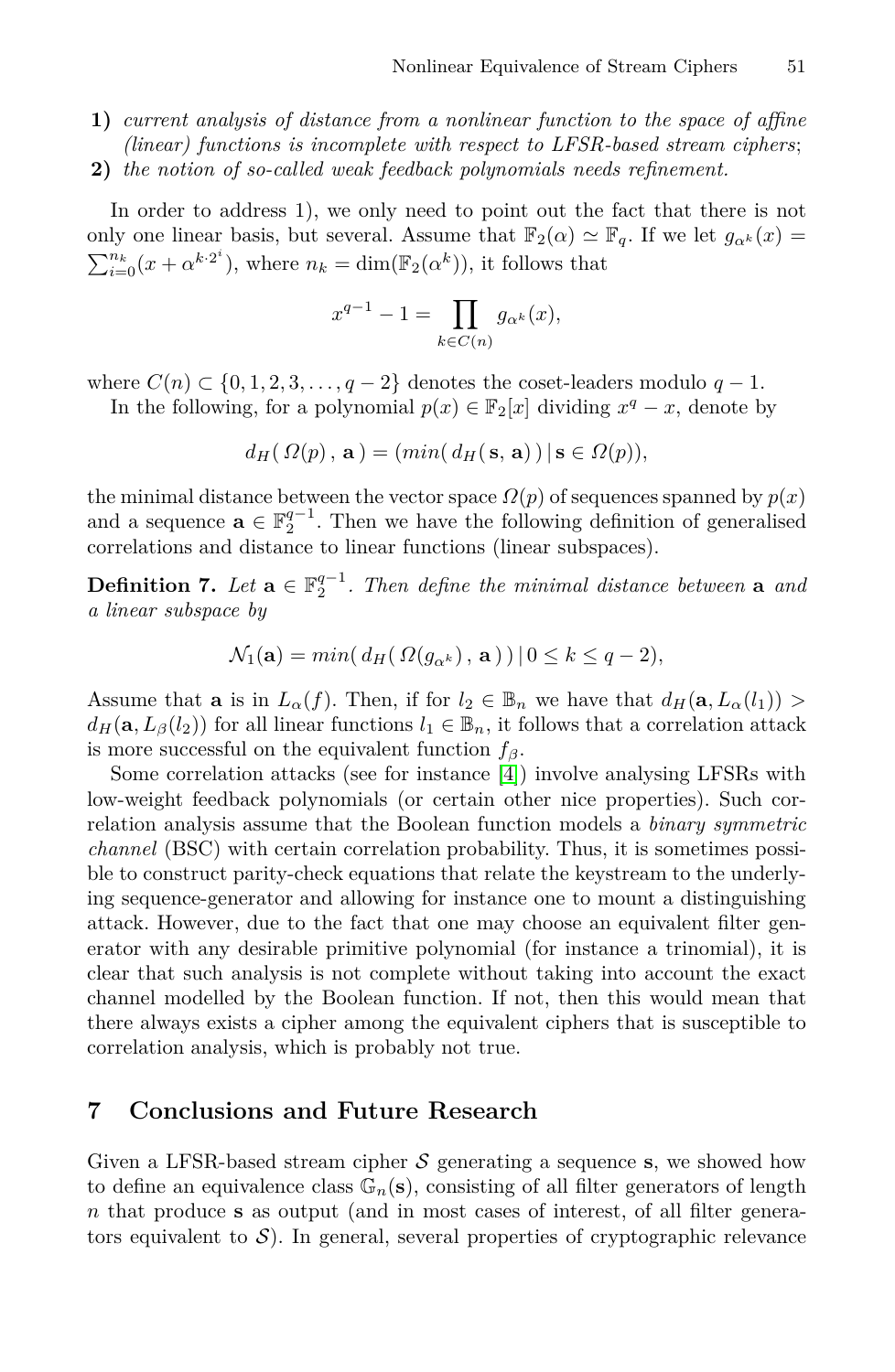are not invariant among the elements of  $\mathbb{G}_n(s)$ , and as a result it does not appear to make sense to conclude the security properties of a filter generator by, for instance, analysing the algebraic degree or algebraic immunity of the corresponding Boolean function, the properties such as the weight of the polynomial defining the LFSR, or the position of the registers that are tapped as input to the Boolean function. In particular, our analysis makes it clear that one cannot generally analyse the components of a stream cipher separately, as it is usual in practice. The natural object of analysis is the equivalence class  $\mathbb{G}_n(s)$ , and thus we believe that no analysis is complete without considering all of its elements.

Furthermore, we note that the idea presented here can be generalised into more complete equivalence classes. For example, instead of restricting oneself to the set of filter generators generating a particular sequence, one may instead define an equivalence with respect to the set of all possible combiner-generators generating a periodic sequence, in which cryptanalysis becomes much more finegrained. We plan to explore this subject in more detail in a follow-up paper.

# **Acknowledgements**

The work described in this paper was carried out while the first author was visiting Royal Holloway, University of London, supported by the Norwegian Research Council. The work has also been supported in part by the European Commission through the IST Programme under contract ICT-2007-216646 ECRYPT II.

# **References**

- 1. Barkan, E., Biham, E.: How Many Ways Can You Write Rijndael? In: Zheng, Y. (ed.) ASIACRYPT 2002. LNCS, vol. 2501, pp. 160–175. Springer, Heidelberg (2002)
- <span id="page-12-0"></span>2. Cid, C., Murphy, S., Robshaw, M.J.B.: An Algebraic Framework for Cipher Embeddings. In: Smart, N.P. (ed.) Cryptography and Coding 2005. LNCS, vol. 3796, pp. 278–289. Springer, Heidelberg (2005)
- 3. Courtois, N., Meier, W.: Algebraic Attacks on Stream Ciphers with Linear Feedback. In: Biham, E. (ed.) EUROCRYPT 2003. LNCS, vol. 2656, pp. 345–359. Springer, Heidelberg (2003)
- <span id="page-12-2"></span>4. Englund, H., Hell, M., Johansson, T.: Correlation attacks using a new class of weak feedback polynomials. In: Roy, B., Meier, W. (eds.) FSE 2004. LNCS, vol. 3017, pp. 127–142. Springer, Heidelberg (2004)
- 5. Golomb, S.W., Gong, G.: Signal Design for Good Correlation: For Wireless Communication, Cryptography, and Radar. Cambridge University Press, New York (2004)
- 6. Lidl, R., Niederreiter, H.: Introduction to Finite Fields and their Applications. Cambridge University Press, Cambridge (1994) (revised edition)
- <span id="page-12-1"></span>7. Meier, W., Staffelbach, O.: Fast correltaion attacks on stream ciphers (extended abstract). In: Günther, C.G. (ed.) EUROCRYPT 1988. LNCS, vol. 330, pp. 301– 314. Springer, Heidelberg (1988)
- 8. Menezes, A.J., Van Oorschot, P.C., Vanstone, S.A.: Handbook of Applied Cryptography. CRC Press, Boca Raton (1996)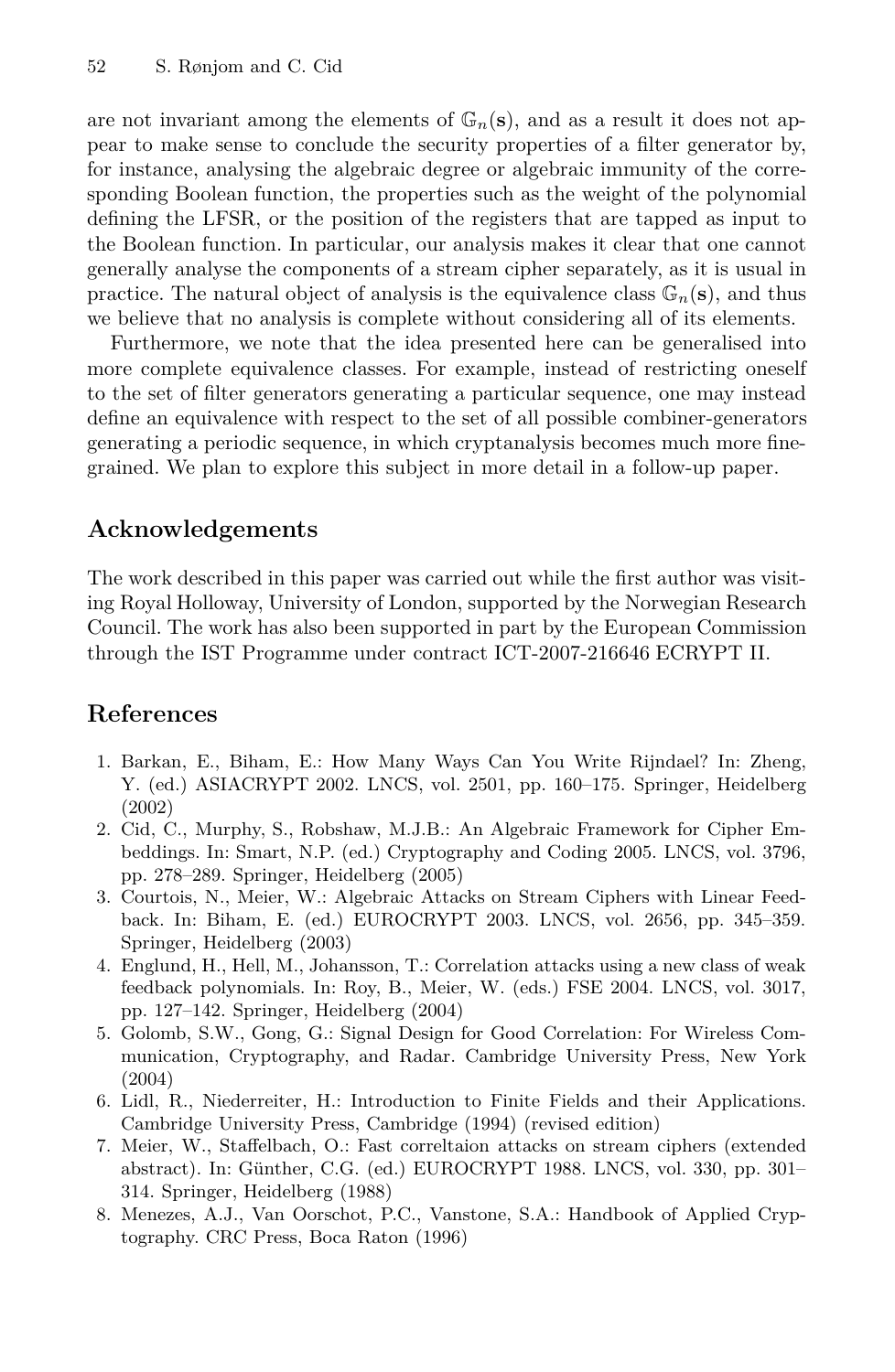- 9. Murphy, S., Robshaw, M.J.B.: Essential Algebraic Structure Within the AES. In: Yung, M. (ed.) CRYPTO 2002. LNCS, vol. 2442, pp. 1–16. Springer, Heidelberg (2002)
- <span id="page-13-0"></span>10. Rønjom, S., Helleseth, T.: A new attack on the filter generator. IEEE Transactions on Information Theory 53(5), 1752–1758 (2007)
- <span id="page-13-2"></span>11. Siegenthaler, T.: Correlation-immunity of nonlinear combining functions for cryptographic applications. IEEE Transactions on Information Theory 30(5), 776–780 (1984)

# **A Appendix**

<span id="page-13-1"></span>The following example illustrates the lack of invariance of cryptographic properties of Boolean functions with respect to the equivalence classes  $\mathbb{G}_{5}(\mathbf{s})$ .

*Example 2.* Consider the binary sequence

**s** = (1011111101000100110001010110001)*,*

of length 31. There are  $\phi(31)/5 = 6$  primitive polynomials over  $\mathbb{F}_2$  of degree 5. For each (distinct) generator  $\beta$  of the multiplicative group of  $\mathbb{F}(\alpha)$ , we compute a function  $f_\beta$  such that  $\mathbf{s} \in \mathcal{L}_\beta(f_\beta)$ , where we let  $g_\alpha = x^5 + x^2 + 1$ . The distinct nonzero coset-leaders modulo 31 are  $K = \{1, 3, 5, 7, 11, 15\}$ , and thus we may compute six functions  $f_{\alpha_k}, k \in K$ , where we let  $\alpha_k = \alpha^k$  and pick one function  $f_{\alpha_k}$  from each class  $V_{\alpha_k} \in \mathbb{G}_5(\mathbf{s})$ . The columns of the table below are ordered by the six functions  $f_{\alpha_k} \in V_{\alpha_k}(\mathbf{s}) \in \mathbb{G}_5(\mathbf{s}), k \in K$ :

|                         | $f_{\alpha_1}$ | $f_{\alpha_3}$           | $f_{\alpha_5}$ | $f_{\alpha_7}$ | $f_{\alpha_{11}}$ | $J\alpha_{15}$ |
|-------------------------|----------------|--------------------------|----------------|----------------|-------------------|----------------|
| $\mathbf n$             | 5              | 5                        | 5              | 5              | 5                 | 5              |
| $\overline{\mathrm{d}}$ | 4              | 4                        | 4              | 3              | 3                 | $\overline{2}$ |
| $w_H$                   | 16             | 16                       | 16             | 16             | 16                | 16             |
| ÑЬ                      | 10             | 10                       | 10             | 8              | 12                | 8              |
| AI                      | $\overline{2}$ | 3                        | $\overline{2}$ | $\overline{2}$ | 3                 | $\overline{2}$ |
| $\overline{\text{CI}}$  | 0              | 0                        | 0              | 1              | 0                 | 1              |
| $\overline{\rm PC}$     | 0              | 0                        | 0              | 0              | 0                 | 1              |
| AВ                      | 16             | 16                       | 16             | 16             | 8                 | 32             |
| SS                      |                | 2432 2816 2816 3584 2048 |                |                |                   | 8192           |

In the table above,  $w_H$  denotes the hamming weight of the functions,  $NL$  denotes *nonlinearity*, AI denotes *algebraic immunity*, CI denotes *correlation immunity*, PC denotes *propagation criterion of order 0*, AB denotes *absolute indicator* and SS denotes *sum-of-squares indicator*.

As one would expect, the weight of the truth-tables and the number of variables remains the same for each function. But notice that none of the other properties remain the same with respect to the transformation; and yet most